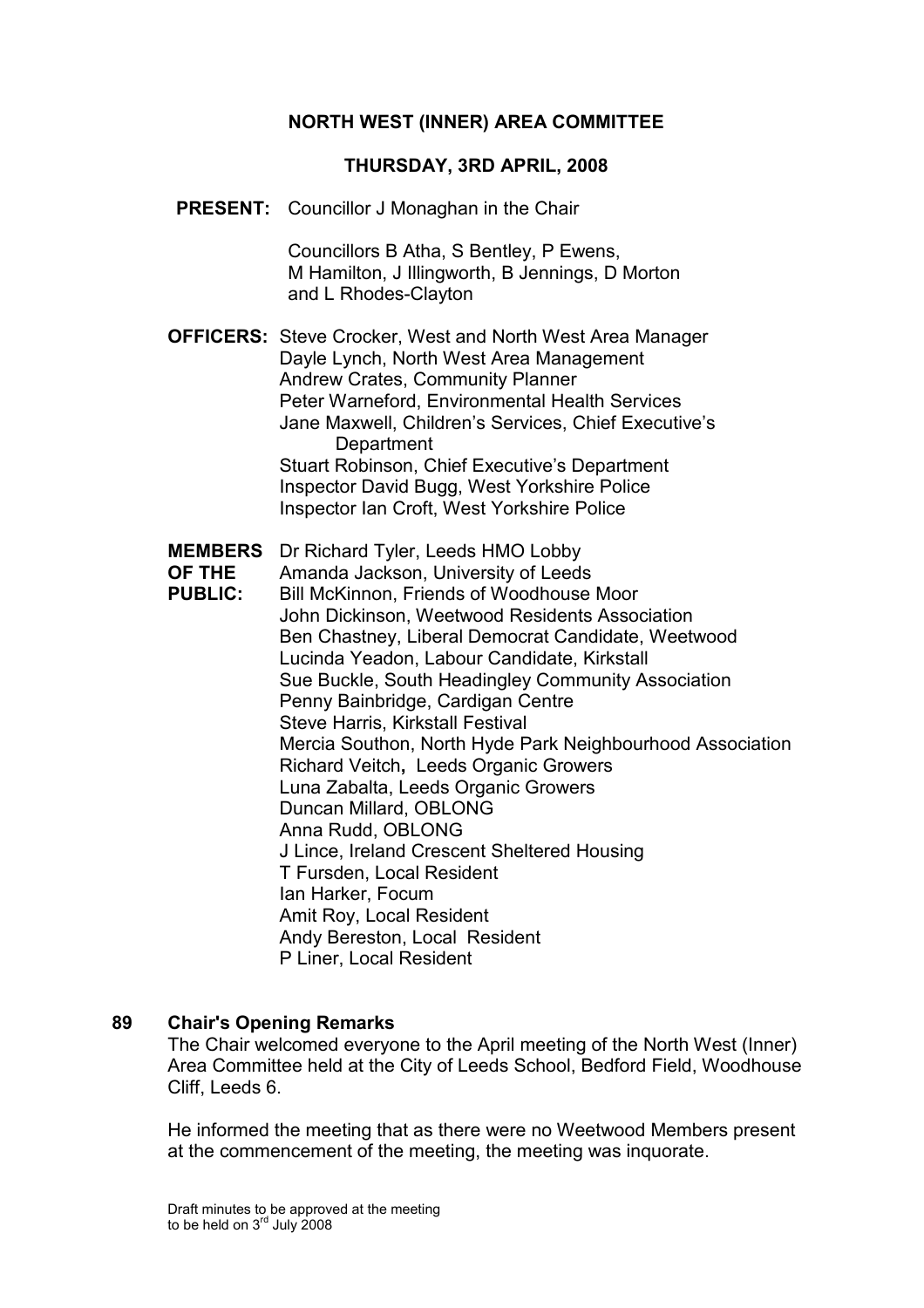He also informed the meeting that this would be the last meeting for Councillor D Morton and Councillor E Minkin as they would not be standing at the forthcoming local elections in May. On behalf of the Area Committee he paid tribute to their valuable contributions as Ward Members and to the Area Committee over the many years they served on the Council.

In concluding, the Chair also informed the meeting that Councillor E Minkin had been taken ill. On behalf of the Area Committee, he conveyed his best wishes to her for a speedy recovery.

## 90 Exclusion of Public

RESOLVED – That the public be excluded from the meeting during consideration of the following parts of the agenda designated exempt on the grounds that it is likely, in the view of the nature of the business to be transacted or the nature of the proceedings, that if members of the public were present there would be disclosure to them of exempt information so designated as follows:-

Appendix 1 to the report referred to in Minute105 under the terms of Access to Information Rule 10.4(3) on the grounds that this document disclosed land valuations of Woodsley Road Multi-Cultural Community Centre relating to a number of differing circumstances. In these circumstances it was considered that the public interest in maintaining the exemption in relation to this appendix outweighs the public interest in disclosing the information by reason of the fact that by disclosing these details, the negotiation procedure to be undertaken between the Council and Woodsley Road Management Committee could be undermined and detrimentally affected.

### 91 Late Items

In accordance with his powers under Section 100B (4)(b) of the Local Government Act 1972, the Chair admitted to the agenda, a late item of business in relation to Woodsley Road Multi-Cultural Community Centre (Agenda Item 13) (Minute 105 refers).

This item was late as crucial information on the valuation of Woodsley Road Multi-Cultural Community Centre was not received in time to allow the report to be produced for the normal agenda release deadline.

# 92 Declarations of Interest

- (a) The following personal declarations were reported:-
	- Councillor J Illingworth in his capacity as an employee of the University of Leeds – Leeds Boys' Grammar School (Agenda Item 6) (Minute 94 refers)
	- Councillor J Illingworth in his capacity as a Director of Leeds Organic Growers – Community Composting Project (Agenda Item 9) (Minute 98 refers)
	- Councillor D Morton in his capacity as an employee of Headingley Development Trust – Headingley HEART Project (Agenda Item 9) (Minute 98 refers)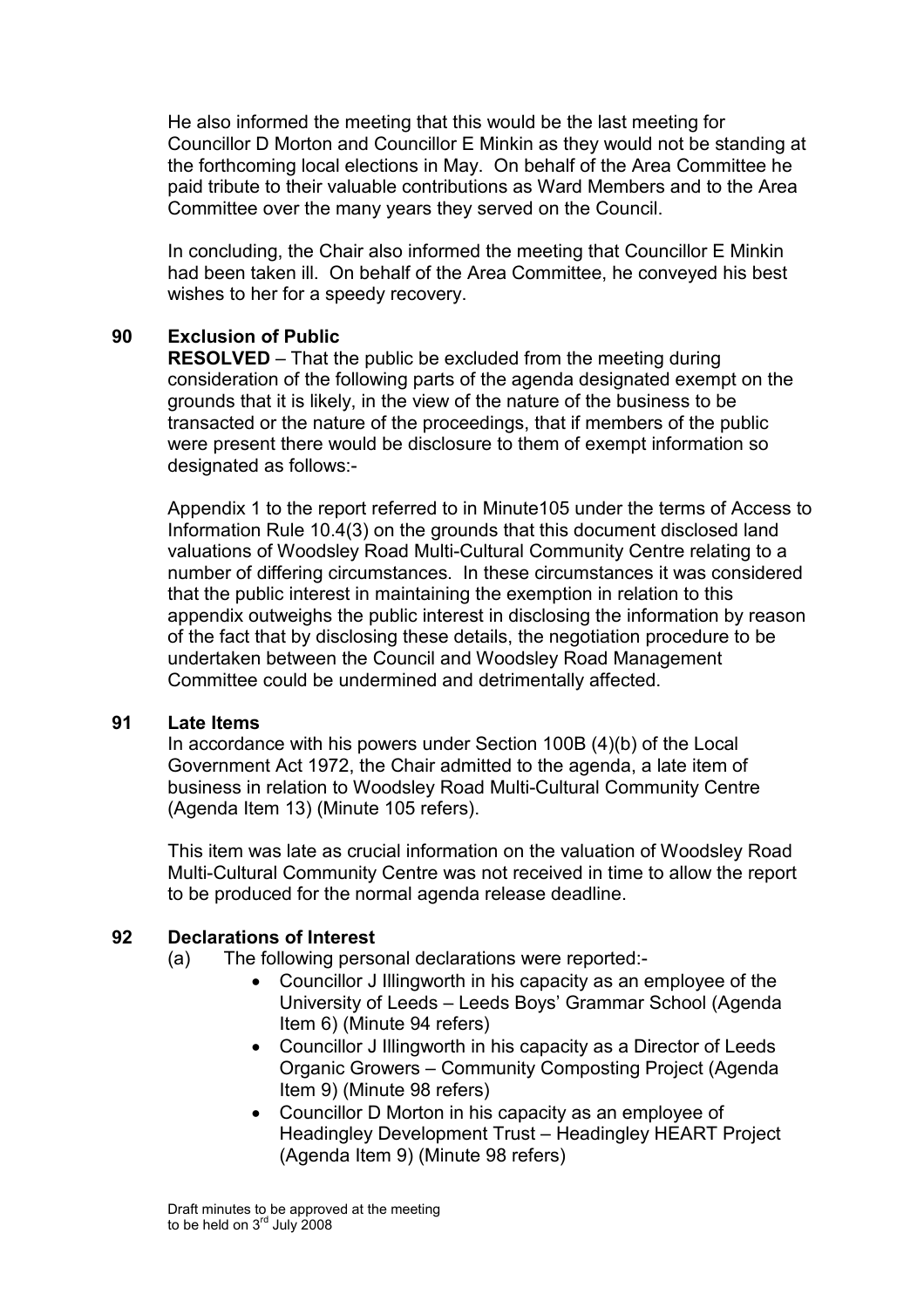- (b) The following personal and prejudicial interest was declared:-
	- Councillor P Ewens in her capacity as a Board Member of Woodsley Road Management Committee (Agenda Item 13) (Minute 105 refers)

## 93 Apologies for Absence

Apologies for absence were received on behalf of Councillor J Chapman, Councillor K Hussain and Councillor E Minkin.

A number of apologies received from members of the public were read out at the meeting.

### 94 Open Forum

In accordance with paragraphs 6.24 and 6.25 of the Area Committee Procedure Rules, the Chair allowed members of the public to make representations or ask questions on matters within the terms of reference of the Area Committee.

In summary the following issues were raised at the meeting:-

• Sheltered Housing/Community Centres – Funding Mr J Linch, Ireland Crescent Sheltered Housing enquired if there was any funding available for training purposes i.e. computer training etc for residents in Sheltered Housing/Community Centres.

The Chair responded and it was noted that a report on Community Centres would be submitted to the July 2008 meeting for consideration.

• Garden Waste/Brown Bin Collections – Becketts Park Recycling Centre and Weetwood ward Councillor B Atha referred to the current inequality that existed between charged for and non-charged for brown bin collections in the area. He requested the Area Committee to take urgent appropriate action in this regard.

The Chair responded and it was noted that this issue would be discussed in more detail under the item 'Well-being end of year monitoring' in relation to the Community Composting project (Item 9) (Minute 98 refers).

• Oblong Resource Centre – Short Term Funding Crisis Mr D Millard, referred to Oblong Resource Centre and informed the meeting that there was a funding crisis at the centre due to the withdrawal of a number of funding streams, e.g. NRF, and the organisation's unsuccessful application for funding from the National Lottery.

The Chair responded and asked North West Area Management to contact Oblong to discuss their current issues and seek to assist the identification of a solution.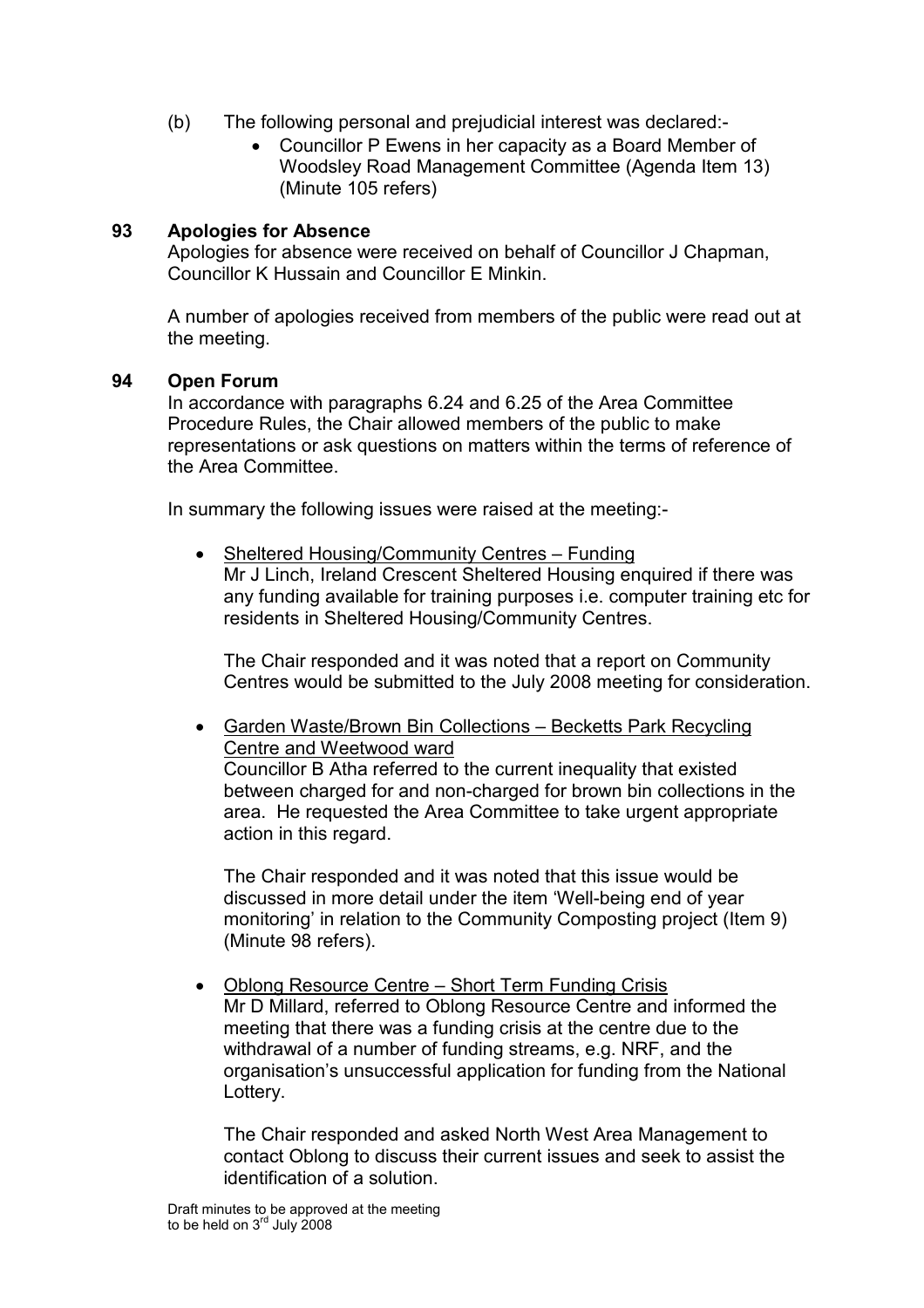• Butcher Hill Fields – Proposed Indoor Training Facilities A representative of Spen Hill, West Park and Moor Grange Resident Associations spoke of the proposed indoor training facilities to be built on Butcher Hill playing fields by Powerleague and raised his concerns about the removal of this green space from the use of local people.

It was requested that the Area Committee oppose this development.

### Councillor S Bentley and Councillor B Jennings joined the meeting at 7.20 pm during discussions of the above issue. The Chair announced that at this point in the proceedings the meeting was now quorate.

Following discussions, the Committee supported this request and referred this matter to the Planning Sub Group for consideration, together with inviting those representatives who were in attendance at tonight's meeting.

(Under the provisions of Council Procedure Rule 16.5, Councillor B Jennings required it to be recorded that he abstained from voting on this issue)

• Kirkstall Nature Reserve– Damage to general area/trees etc Reference was made to the general damage caused to area.

It was requested that the Area Committee take appropriate action in this regard.

The Committee noted the concerns and requested North West Area Management to investigate this matter further.

Councillor J Illingworth also informed the meeting that there was evidence of drug taking within Kirkstall Nature Reserve. He stated that the issue had been referred to the police in Armley and that the matter was being addressed.

• Woodhouse Moor – Designated Public Places Order (DPPO) Bill McKinnon, Friends of Woodhouse Moor referred to Janet Bailey's speech made at a recent Hyde Park and Woodhouse Forum meeting and reaffirmed his concerns that Woodhouse Moor would be omitted from a Designated Public Places Order.

The Committee noted his concerns.

• Woodhouse Moor – Proposed Bus Lane Bill McKinnon, Friends of Woodhouse Moor referred to proposals to create a bus lane on Woodhouse Lane by Woodhouse Moor. Concern was expressed about the potential loss of Yorkshire stone pavements, and impacts on the moor.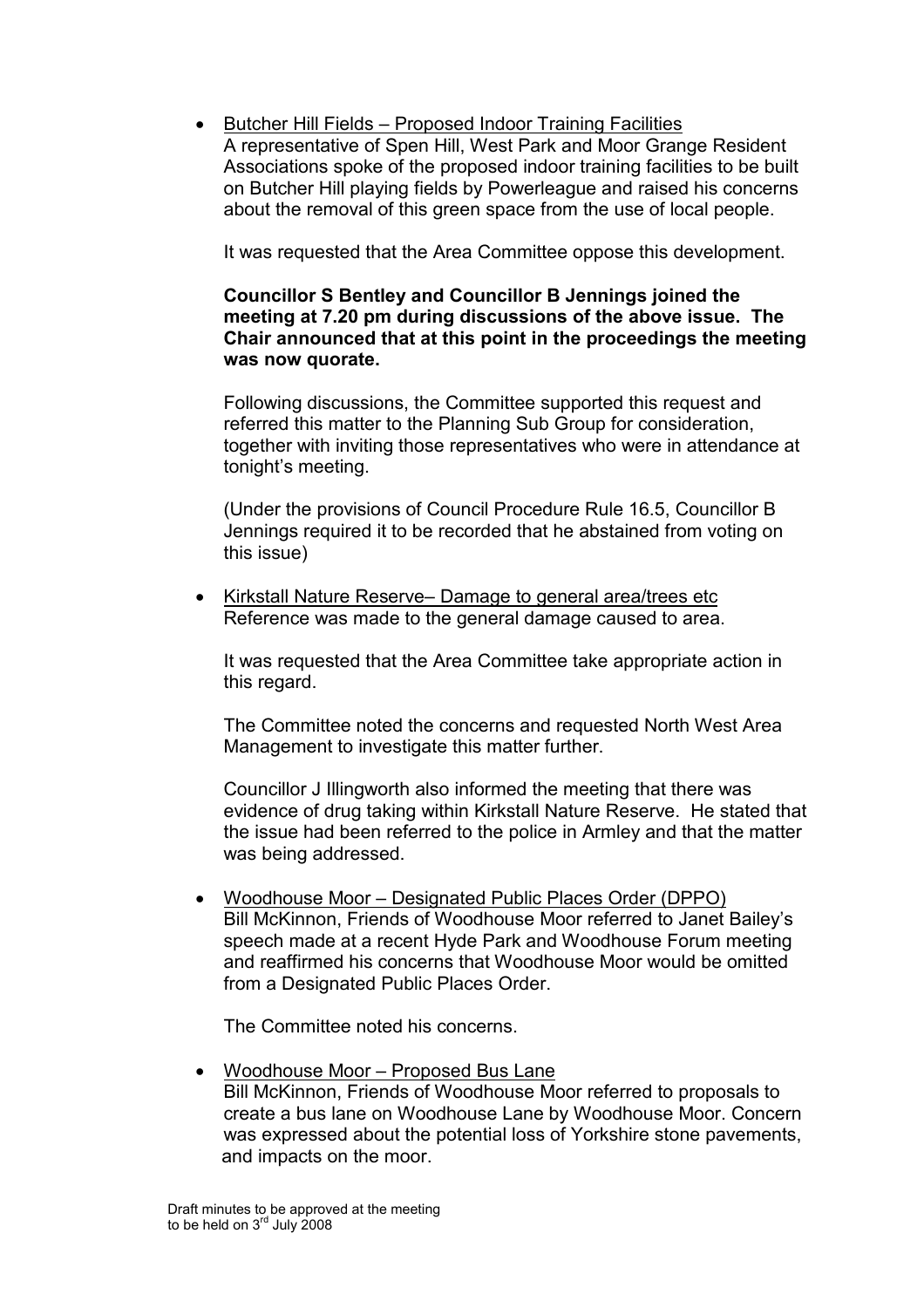The Chair of the Committee requested Area management look into the proposals and supply both Members and Friends of Woodhouse Moor with further information.

• Proposed Workshop – Leeds Girls' High School Bill McKinnon, Friends of Woodhouse Moor referred to a forthcoming workshop on the proposed sale and redevelopment of the Leeds Girls' High school site.

At the request of the Chair, Councillor M Hamilton updated the meeting on current developments.

• Multi-use games area on Woodhouse Moor Bill McKinnon, Friends of Woodhouse Moor, referred to a statement prepared by the City Development department on Section 106 issues in relation to the proposed multi-use games area on Woodhouse Moor.

Following discussions, it was agreed that further ward member consultation was required in this area and the Committee reaffirmed that no further action would take place on this issue during the consultation period.

• Leeds Girls' High School – Greenspace used as playing fields Councillor B Atha referred to the above issue and reiterated that any proposal around the loss of greenspace for the use of playing fields should be opposed and made future policy of this Committee.

This view was supported by the Committee.

Councillor J Illingworth updated the meeting on the current developments regarding Leeds Boys' Grammar School.

The Committee noted the current position.

• Leeds Boys' Grammar School

Mr A Bereston, a local resident, referred to the former Leeds Boys' Grammar School site and proposed that the University of Leeds be approached requesting them to re-instate a playing field on the site's remaining greenspace.

Councillor J Illingworth responded and suggested that a report should be commissioned around the Sports Pitch Strategy for future consideration by the Committee.

It was noted that a report on the Sports Pitch Strategy would be submitted to the July 2008 meeting for consideration.

• Portable Barbecues on Woodhouse Moor Sue Buckle, South Headingley Community Association referred to the illegal use of portable barbecues on Woodhouse Moor and asked that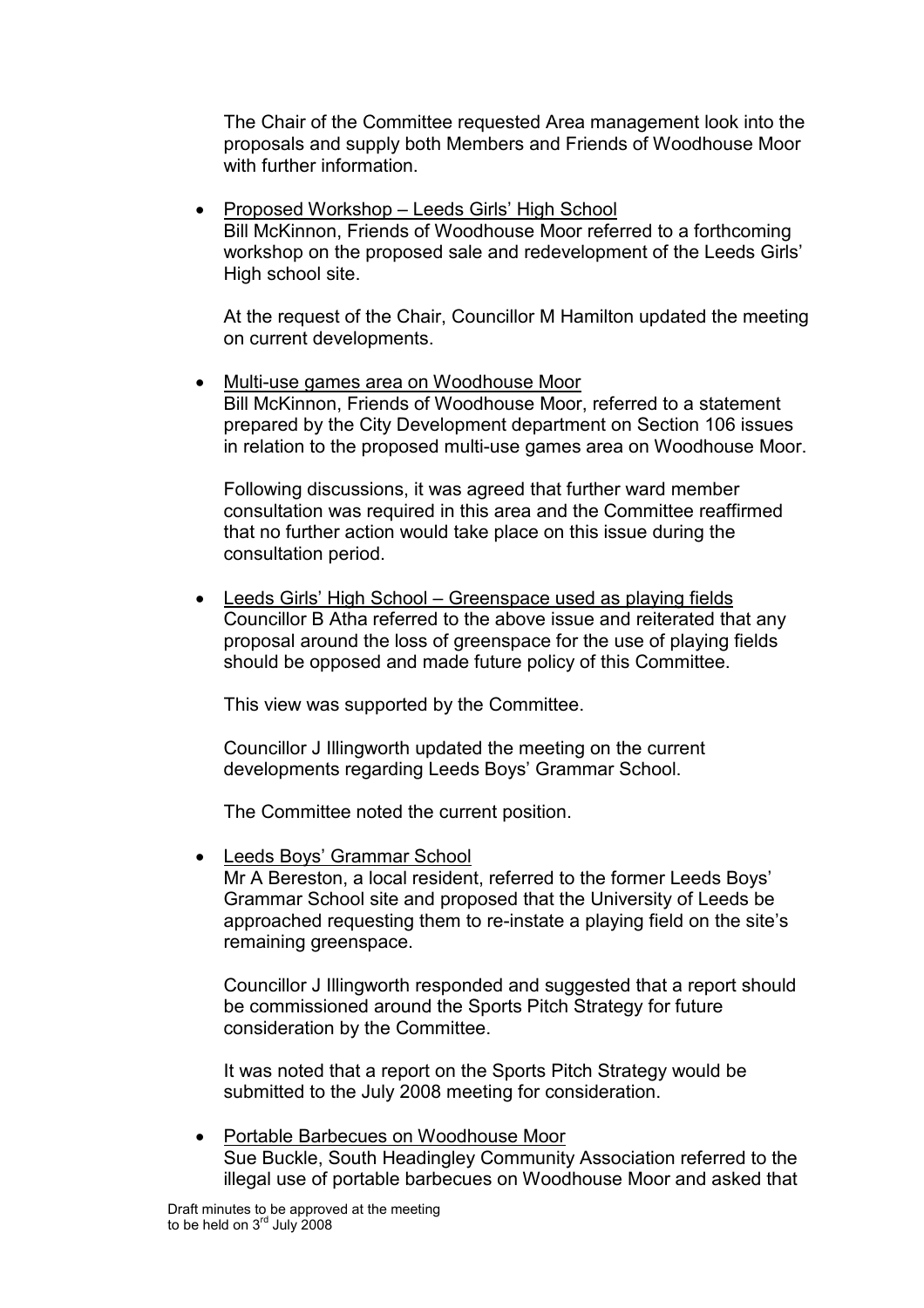Police Community Support Officers (PCSOs) be instructed to enforce these laws.

### 95 Minutes of the Previous Meeting RESOLVED –

- (a) That the minutes of the meeting held on  $7<sup>th</sup>$  February 2008 be approved as a correct record.
- (b) That the update on matters arising from the previous meeting be noted.

## 96 Matters Arising from the Minutes

- (a) Open Forum Street Lighting in Hyde Park (Minute 78 refers) Sue Buckle, South Headingley Community Organisation made reference to the above issue and informed the meeting that in addition to old street lights causing a nuisance, Yorkshire paving stones had been left propped against walls, and not street lights as minuted.
- (b) Ralph Thoresby High School and Tinshill (Minute 81 (d) refers) Councillor J Illingworth referred to the above issue and requested that a copy of letter previously sent to him from the Chair should be circulated to all Members on the Committee for their information/retention.

The Chair responded and agreed to e-mail a copy to all Members on the Committee.

### (c) Well-being Report (Minute 82 refers) Councillor D Morton referred to the Rosebank Millennium Green Trust project and suggested that a working group be set up to look specifically at greenspace issues.

 The Chair informed the meeting that a sub-group and forum review report would be presented at the next meeting.

 Councillor Morton also referred to the Site Based Gardeners project and enquired if this matter had been referred to Internal Audit.

### 97 Forum and Sub Group Update Report

The Director of Environment and Neighbourhoods submitted a report providing Members with full minutes and key messages from ward forums and sub groups that have taken place since the last Area Committee.

Discussion ensued on the contents of the report and appendices.

Specific reference was made to the rising levels of graffiti and litter, particularly within areas of Hyde Park and Woodhouse, Kirkstall and far Headingley.

Members expressed their growing concerns in relation to the level of service provided by Streetscene.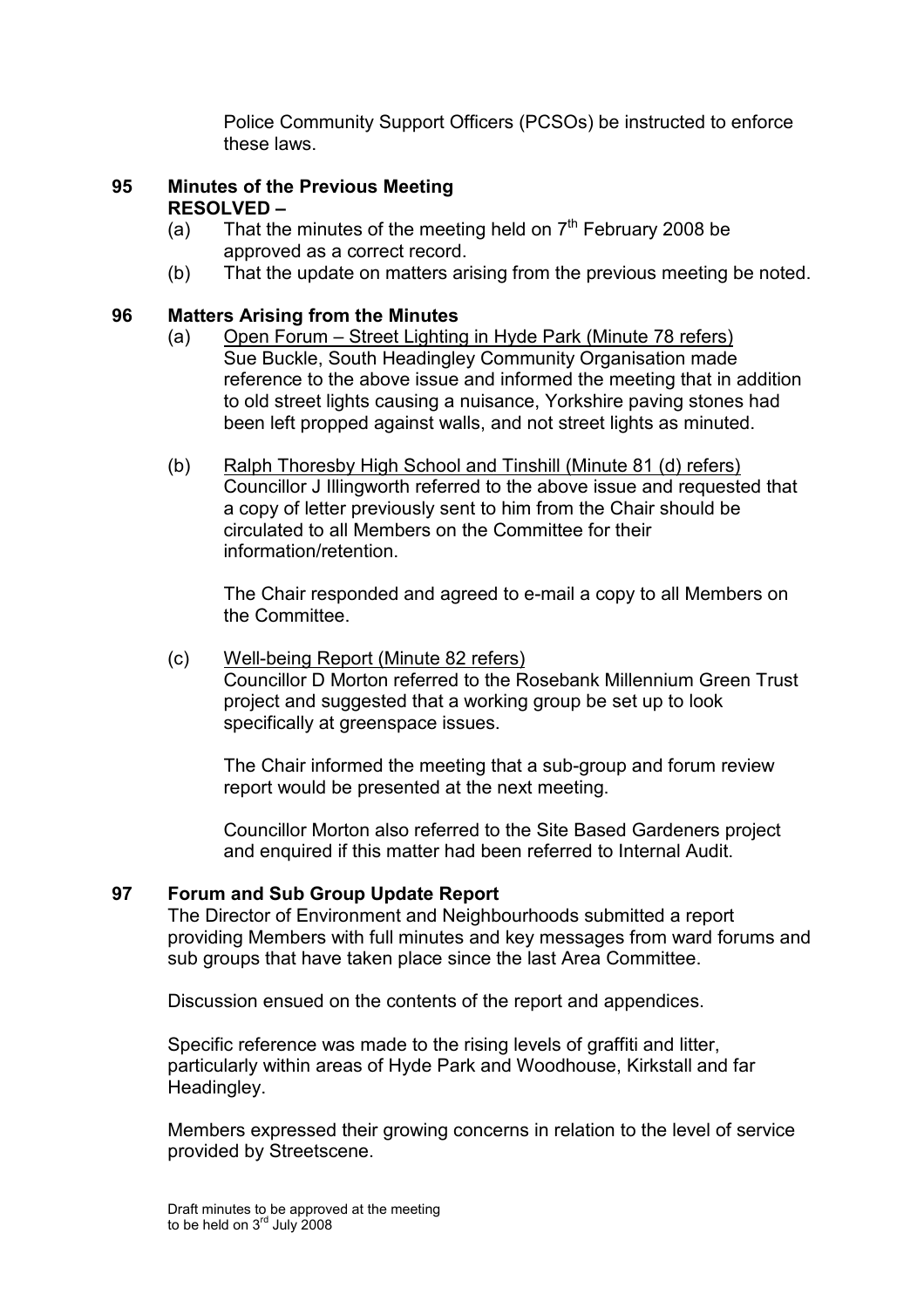The Chair informed the meeting that Members of the Committee had recently met with the new Environmental Services Chief Officer to discuss some of these concerns and it was noted that a progress report on streetscene issues, including graffiti and litter, would be submitted to the July 2008 meeting.

## RESOLVED –

- (a) That the contents of the report and associated key messages be noted.
- (b) That approval be given to the request from the Planning Sub Group, to give support to the development of a Park and Ride scheme serving the A660 corridor, at or adjacent to the Boddington Hall site.
- (c) That approval be given to the request from the Planning Sub Group, to give support in ensuring that users of alternative modes of transport should not be inconvenienced by private car traffic and that there should be greater equality amongst road users.
- (d) That approval be given to the request from the Planning Sub Group, to give support in lobbying for greater provision of Affordable Housing in Inner North West Leeds.

### 98 Well-being end of year monitoring report

The Director of Environment and Neighbourhoods submitted a report providing Members with monitoring of ongoing Well-being projects for quarter 4 2007-08.

Detailed discussion ensued on the contents of the report.

In summary, specific reference was made to the following issues:-

• Headingley HEART project – arising from discussions, it became apparent that Headingley Development Trust were experiencing a financial shortfall of this project and seeking a possible extension of the current 'drop dead' date to allow them more time to secure funding for the project.

(Following discussions, Members requested that Headingley Ward Members should arrange a meeting between Headingley Development Trust and Council Leaders with a view to discussing the financial shortfall of this project, and a possible extension of the current 'drop dead' date)

• Community Composting Project – at the request of the Chair, Richard Veitch from Leeds Organic Growers provided the meeting with background information and statistics on the brown bin collection scheme, together with the current problems encountered with the inequality that existed between charged for and non-charged for brown bin collection schemes, in particular within the Kirkstall and Weetwood wards.

(Following discussions, Members requested that the West and North West Area Manager should undertake immediate discussions with senior Streetscene officers on the inequality issues reported)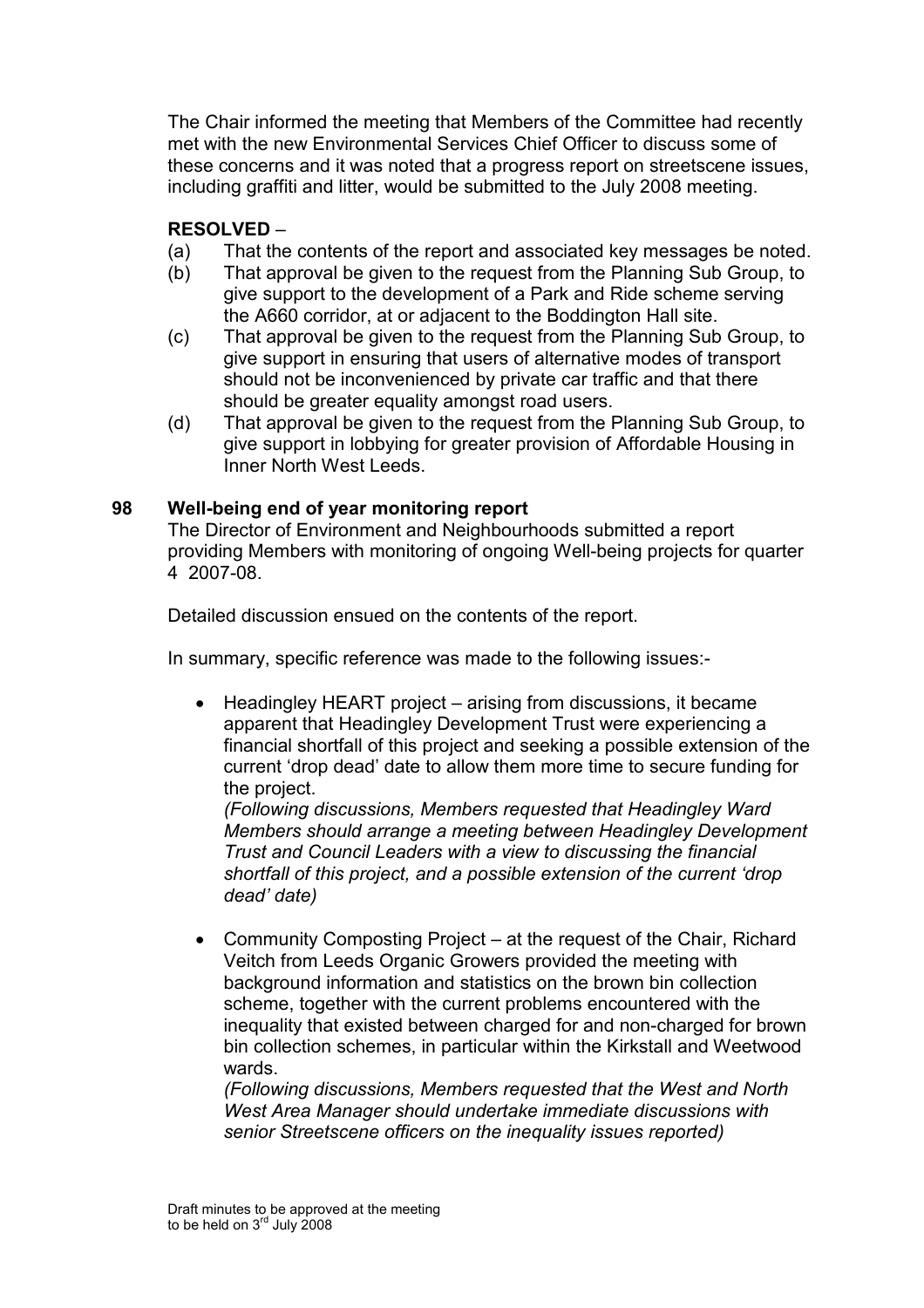### RESOLVED -

- (a) That the contents of the report be noted.
- (b) That in relation to the Headingley HEART project as referred to in Section 2.4 of the report, Headingley Ward Members be requested to arrange a meeting between Headingley Development Trust and Council leaders with a view to discussing the financial shortfall of this project, and a possible extension of the current 'drop dead' date, to allow Headingley Development Trust more time to secure funding for the project.
- (c) That in relation to the Community Composting project as referred to in Section 2.5 of the report, the West and North West Area Manager be requested to undertake immediate discussions with Streetscene officers on the current inequality that existed between charged for and non-charged for brown bin collection schemes.

 (Under the provisions of Council Procedure Rule 16.5, Councillor J Illingworth required it to be recorded that he abstained from voting on resolution (c) above)

#### 99 Area Manager's Report

The Director of Environment and Neighbourhoods submitted a report informing Members of progress on a number of projects in Inner North West Leeds.

In addition to the above report, Members received a power point presentation on the Leeds Annual Resident Survey 2007 and 2007 Indices of deprivation from the West and North West Area Manager, together with copies of the following documents for their information/retention:-

- Leeds Annual Survey 2007 Comparison with 2005 North West Leeds District
- An understanding of the Indices of Deprivation 2007 Area Committee Profile – Inner North West

The West and North West Area Manager presented the report and responded to Members' queries and comments.

Specific reference was made to the report of the Indices of Deprivation 2007 and on the reasons as to why Silk Mills and Ivesons were ranked in the 20% most deprived nationally on the Index of Multiple Deprivation.

Reference was also made to the fact that the indices of deprivation did not represent the true situation on the ground in the AHoM area.

RESOLVED - That the contents of the report be noted.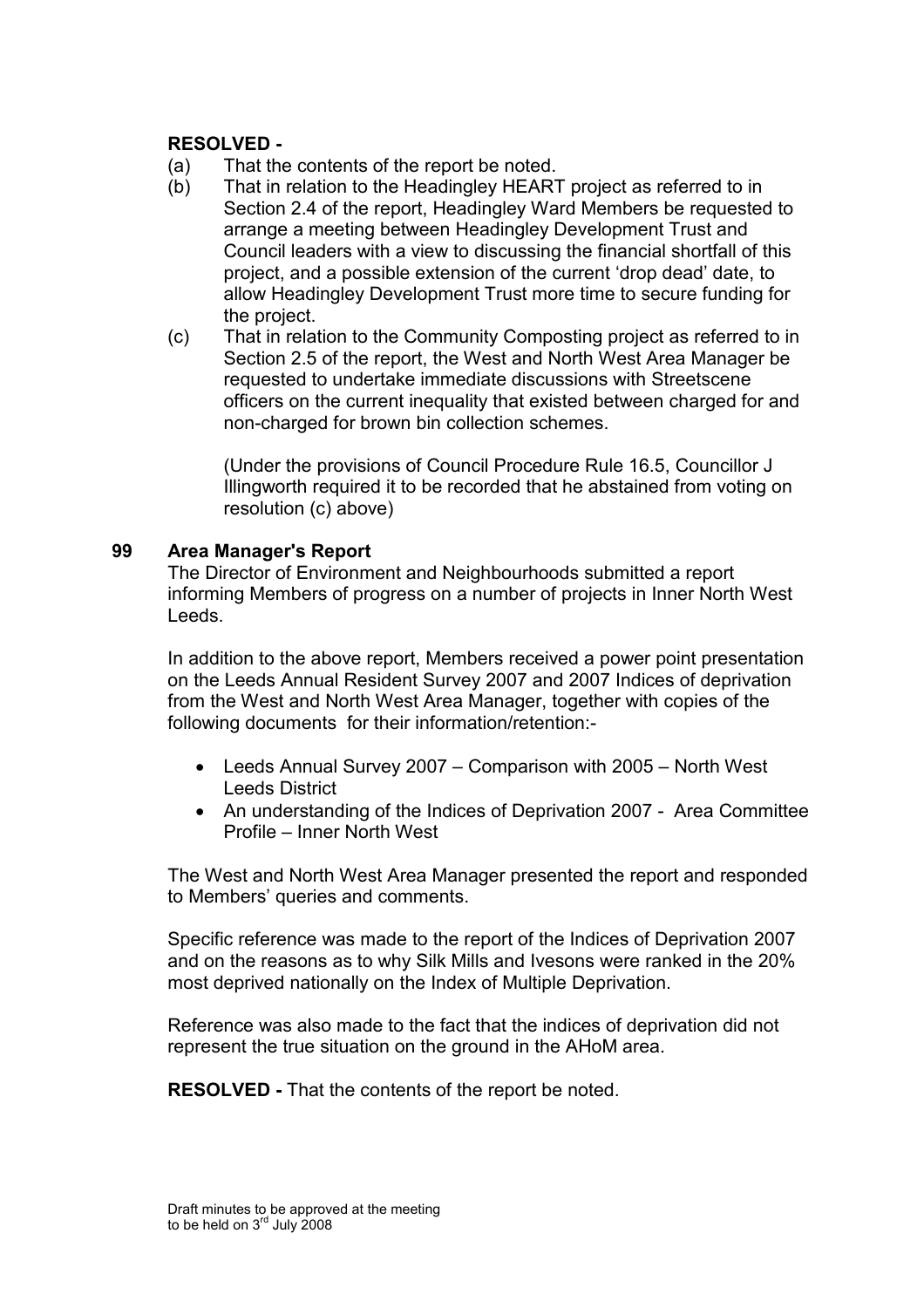## 100 Development of New Area Delivery Plan for 2008-11

The Director of Environment and Neighbourhoods submitted a report on a suggested process for developing the Area Committee's new Area Delivery Plan (ADP) for the period 2008-11.

The West and North West Area Manager presented the report and responded to Members' queries and comments.

Specific reference was made to the themed service areas identified in Section 3.1 of the report and the Committee noted that further areas could be included as part of the Area Delivery Plan process.

The Committee also noted that the Area Delivery Plans would be part of the Leeds Strategic Plan framework and that a final draft of the Area Delivery Plan would be presented to the Area Committee for approval in July 2008.

## RESOLVED -

- (a) That the contents of the report be noted.
- (b) That approval be given to the process for the development of the new Area Delivery Plan for 2008-11 as outlined in Section 3.0 of the report.
- 101 Little London and Woodhouse Intensive Neighbourhood Management The Director of Environment and Neighbourhoods submitted a report outlining the 2008/09 budget for the Intensive Neighbourhood Management Project in Little London and Woodhouse.

RESOLVED – That the contents of the report be noted.

### 102 Update on HMO Licensing

The Director of Environment and Neighbourhoods submitted a report outlining the current position in Leeds of the impact of legislation on HMO licensing.

Peter Warneford, Service Manager, North West, Environmental Health Services presented the report and responded to Members' queries and comments.

Detailed discussion ensued on the contents of the report.

Specific reference was made to the issue of discretionary licensing as outlined in Section 7.0 of the report and the Council's commitment to the consideration of introducing Additional Licensing through both the Private Rented Sector Housing Strategy and the Shared Housing Strategy and for proper and full implementation of Mandatory Licensing remaining a priority at the present time.

# RESOLVED -

- (a) That the contents of the report be noted.
- (b) That approval be given to the following recommendations in relation to the impact of HMO Licensing legislation:-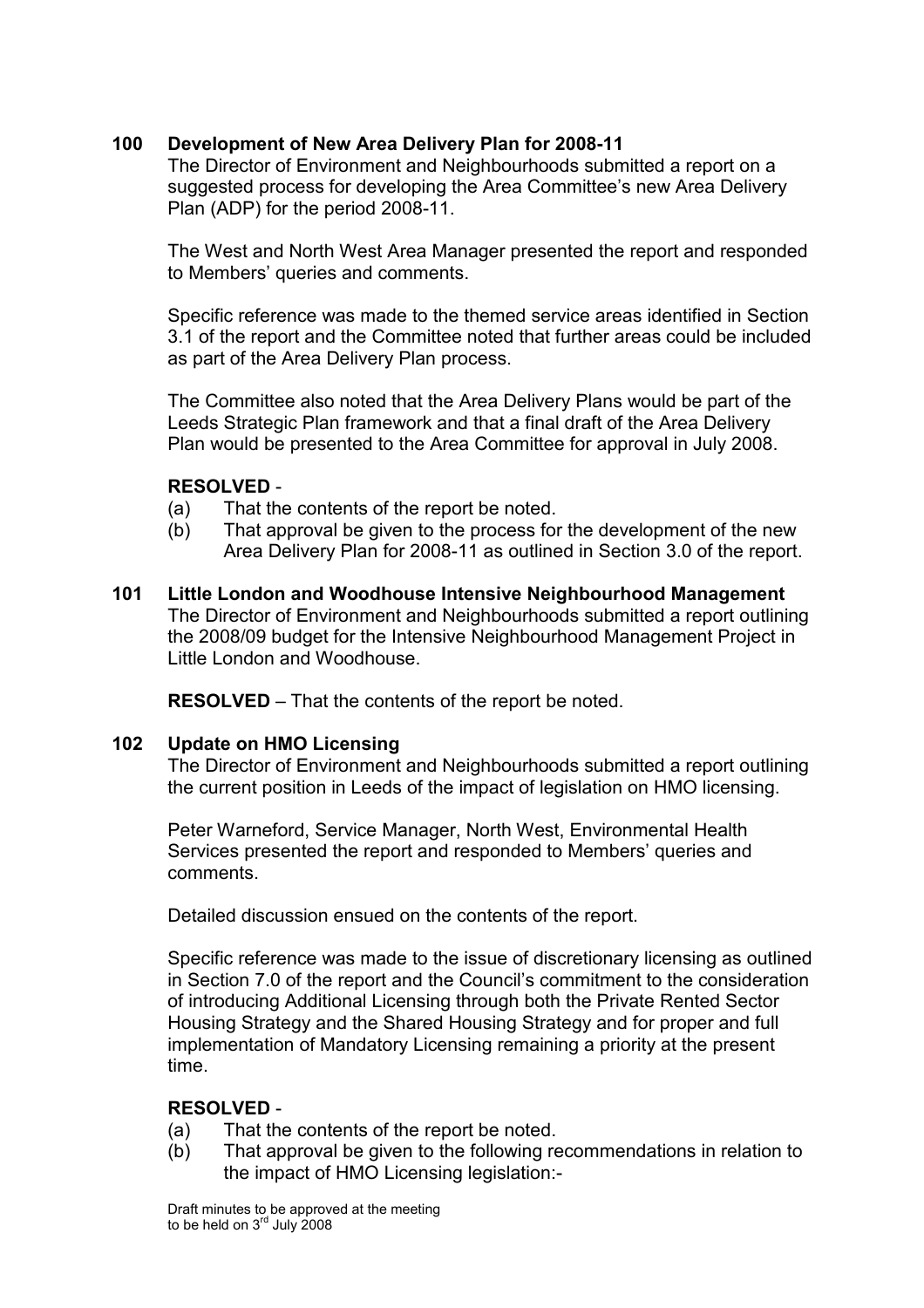- to support the application for additional licensing of HMOs within the Area of Housing Mix
- $\bullet$  to submit an application by 1<sup>st</sup> April 2009
- to refer this issue to the Shared Housing Group for their involvement and contribution
- (c) That officers be congratulated on the excellent work undertaken to date.

## 103 Section 106 Planning Agreements

The Director of Environment and Neighbourhoods submitted a report on Section 106 Planning agreements.

Appended to the report was a copy of a document entitled 'The Current Position with Section 106 Planning Agreements and Section 278 Highways Agreements – Report of the Chief Planning Officer to Scrutiny Board City Development  $-18^{th}$  December 2007' for the information/comment of the meeting.

Discussion ensued on the contents of the report and appendices.

In summary, specific reference was made to the following issues:-

- the need for Elected Members to be involved at an early stage of the process in relation to the negotiation of Section 106 Agreements in Leeds
- the need for this Committee to support the proposal to retrospectively renegotiate Section 106 Agreements between the Council and developers in order to be flexible and accommodate local circumstances, where it is appropriate to do so
- the need for this Committee to support the proposal to seek financial contributions from developers in addition to or instead of direct provision of on-site benefits, where it is appropriate to do so

# RESOLVED -

- (a) That the contents of the report and appendices be noted.
- (b) That Elected Members be involved at an early stage of the process in relation to the negotiation of Section 106 Agreements in Leeds.
- (c) That this Committee supports the proposal to retrospectively renegotiate Section 106 Agreements between the Council and developers in order to be flexible and accommodate local circumstances, where it is appropriate to do so.
- (d) That this Committee supports the proposal to seek financial contributions from developers in addition to or instead of direct provision of on-site benefits, where it is appropriate to do so.

# 104 Dates, Times and Venues of Area Committee Meetings 2008/09

The Chief Democratic Services Officer submitted a report requesting Members to give consideration to agreeing the dates and times of their Area Committee meetings for the 2008/09 municipal year which commences in May 2008.

Draft minutes to be approved at the meeting to be held on  $3^{\text{rd}}$  July 2008